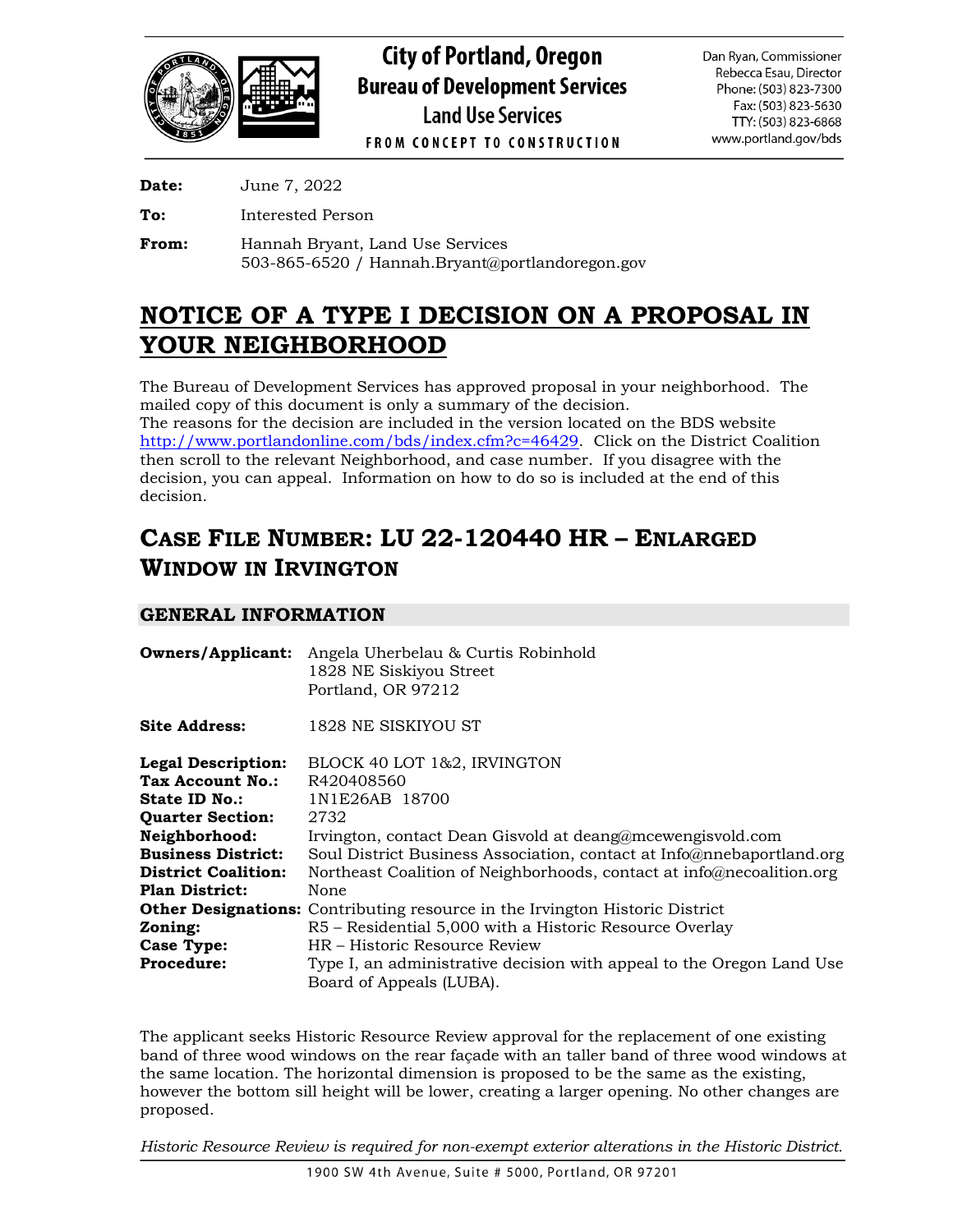## **Relevant Approval Criteria:**

In order to be approved, this proposal must comply with the approval criteria specified in the Portland Zoning Code, Title 33. The relevant approval criteria are:

• *33.846.060.G – Other Approval Criteria*

## **ANALYSIS**

**Site and Vicinity:** Constructed in 1923, the subject property is a standard brick Colonial Revival Style home known as both the Walter and Lelah Gelinski House and the Georgian House Bed and Breakfast. The home is Contributing Resource in the Irvington Historic District.

Irvington Historic District Platted in the late Nineteenth Century as the first addition to Portland that employed restrictive covenants, the Irvington area developed intensely with a mix of middle-class housing types and sizes during the first two decades of the Twentieth Century. The contributing resources in Irvington range in design character from expressions of the late Victorian Era styles, especially Queen Anne, through the many Period Revival modes of the early decades of the Twentieth Century, to a few early modernist examples. There is also a wide diversity in the sizes of lots and houses. In terms of the streetscape, the numbered north-south avenues in Irvington vary dramatically in width, and they mostly form rather long block faces which the houses generally face. The named east-west street block faces are more consistent in length, almost all being traditional 200' Portland blocks. All are lined with mature street trees. These patterns help to lend the neighborhood the distinctive and homogeneous historic character.

**Zoning:** The Residential 5,000 (R5) single-dwelling zone is intended to preserve land for housing and to provide housing opportunities for individual households. The zone implements the comprehensive plan policies and designations for single-dwelling housing. Minimum lot size is 3,000 square feet, with minimum width and depth dimensions of 36 and 50 feet, respectively. Minimum densities are based on lot size and street configuration. Maximum densities are 1 lot per 5,000 square feet of site area.

The Historic Resource Protection overlay is comprised of Historic and Conservation Districts, as well as Historic and Conservation Landmarks and protects certain historic resources in the region and preserves significant parts of the region's heritage. The regulations implement Portland's Comprehensive Plan policies that address historic preservation. These policies recognize the role historic resources have in promoting the education and enjoyment of those living in and visiting the region. The regulations foster pride among the region's citizens in their city and its heritage. Historic preservation beautifies the city, promotes the city's economic health, and helps to preserve and enhance the value of historic properties.

**Land Use History:** City records indicate the following prior land use reviews for this site:

• LU 16-287622 HR – Historic resource review approval to replace an existing basement window with an egress window.

**Agency Review:** A Notice of Proposal in your Neighborhood was mailed on **March 28, 2022**.

**Neighborhood Review:** A Notice of Proposal in Your Neighborhood was mailed on **March 28, 2022**. One written response has been received from either the Neighborhood Association or notified property owners in response to the proposal.

• Tony Greiner on behalf of the Irvington Community Association, April 10, 2022 – The ICA does not object to the project provided new materials match existing materials.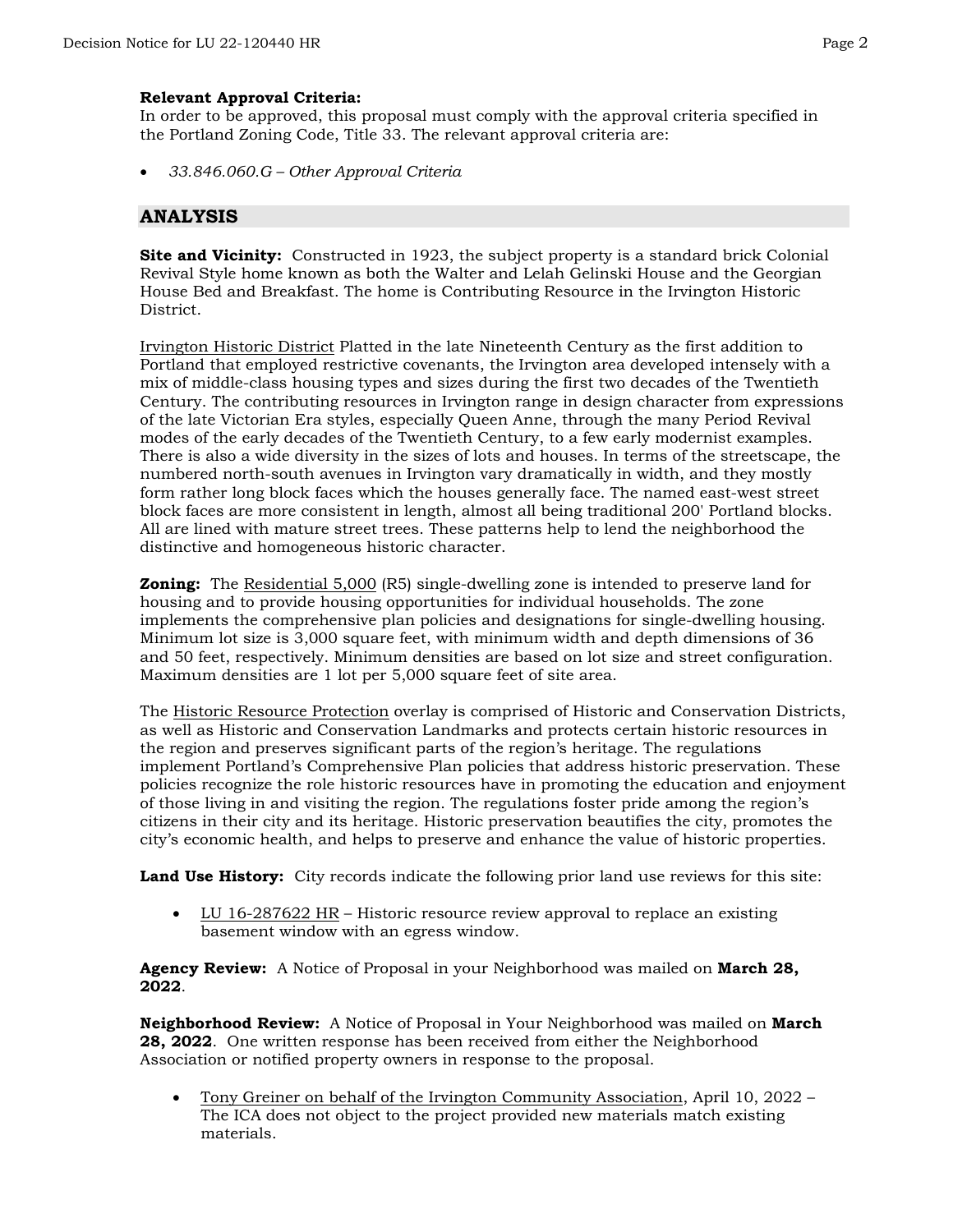## *Staff Response: The new window material and any replacement bricks needed are proposed to match existing materials on the primary contributing resource.* **ZONING CODE APPROVAL CRITERIA**

## **Chapter 33.846.060 - Historic Resource Review**

#### **Purpose of Historic Resource Review**

Historic Resource Review ensures the conservation and enhancement of the special characteristics of historic resources.

#### **Historic Resource Review Approval Criteria**

Requests for Historic Resource Review will be approved if the review body finds the applicant has shown that all of the approval criteria have been met.

**Findings:** The site is within the Irvington Historic District and the proposal is for non-exempt treatment. Therefore, Historic Resource Review approval is required. The approval criteria are those listed in *33.846.060 G – Other Approval Criteria*.

*Staff has considered all guidelines and addressed only those applicable to this proposal.*

### **33.846.060 G - Other Historic Approval Criteria**

**1. Historic character.** The historic character of the landmark or contributing resource will be retained and preserved. Removal of historic materials or alteration of features and spaces that contribute to the historic significance of the landmark or contributing resource will be avoided.

**2. Record of its time.** The landmark or contributing resource will remain a physical record of its time, place, and use. Changes that create a false sense of historic development, such as adding conjectural features or architectural elements from other buildings will be avoided.

**3. Historic changes.** Most resources change over time. Those changes that have acquired historic significance will be preserved.

**4. Historic features.** Generally, deteriorated historic features will be repaired rather than replaced. Where the severity of deterioration requires replacement, the new feature will match the historic feature in design, color, texture, and other visual qualities and, where practical, in materials. Replacement of missing features must be substantiated by documentary, physical, or pictorial evidence.

**5. Historic materials.** Historic materials will be protected. Chemical or physical treatments, such as sandblasting, that cause damage to historic materials will not be used.

**7. Differentiate new from old.** New additions, exterior alterations, or related new construction will not destroy historic materials that characterize a landmark or contributing resource. New work may be differentiated from the old if the differentiation does not diminish the character, features, materials, form, or integrity of the landmark or contributing resource and, if in a Historic District, the district as a whole.

**8. Architectural compatibility.** New additions, exterior alterations, or new construction will be compatible with the massing, size, scale, and architectural features of the landmark or contributing resource and, if in a district, the district as a whole. When retrofitting to improve accessibility for persons with disabilities or accommodate seismic improvements, design solutions will not compromise the architectural integrity of the landmark or contributing resource.

**9. Preserve the form and integrity of historic resources.** New additions, exterior alterations, or new construction will be undertaken in such a manner that if removed in the future, the essential form and integrity of the landmark or contributing resource and, if in a district, the district as a whole would be unimpaired.

**10. Hierarchy of compatibility.** New additions, exterior alterations, or new construction will be designed to be compatible primarily with the landmark or contributing resource and, if located within a district, secondarily with contributing resources within 200 feet and, finally, with the rest of the district. Where practical, compatibility in districts will be pursued on all three levels.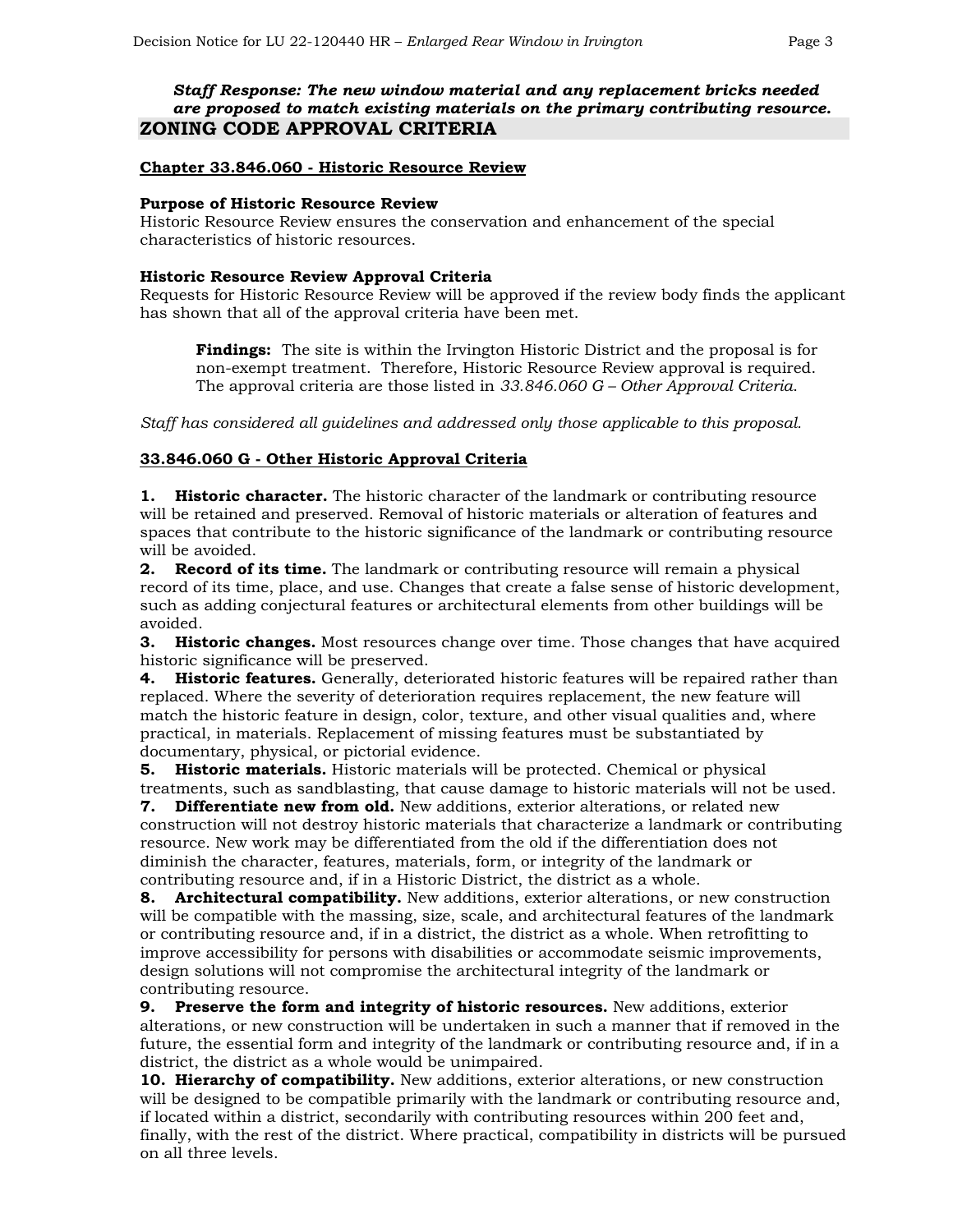**Findings for 1, 2, 3, 4, 5, 7, 8, 9, and 10:** The applicant proposes to replace a band of three short wood windows on the rear façade with a band of three taller wood windows at the same location, in the same width opening. The new header, sill height and muntin patterning will match the other windows on level one of the same façade. The new windows are proposed to be an all wood Marvin Ultimate product, which matches existing windows on the house in sash and muntin dimension and installation. Brick headers and sill details are proposed to be reinstalled to match the existing windows on the façade.

The proposed change is modest, limited to the rear elevation and therefore not visible from the public right-of-way, and repeats existing window proportions and detailing to ensure a coherent façade that does not jeopardize the compatibility of the contributing resource. The original bricks proposed to be removed to allow for the enlargement of the window are very limited in scope and all other existing bricks will be retained. The new windows will be differentiated from existing original windows on the subject property upon close inspection while maintaining the historic character of the resource.

The proposal is a thoughtful example of limiting exterior interventions to areas with minimal visibility, and careful consideration of products and detailing to ensure that new work does not draw attention away from the original detailing, materials and proportions of the contributing resource.

*Therefore, these criteria are met.* 

## **DEVELOPMENT STANDARDS**

Unless specifically required in the approval criteria listed above, this proposal does not have to meet the development standards in order to be approved during this review process. The plans submitted for a building or zoning permit must demonstrate that all requirements of Title 11 can be met, and that all development standards of Title 33 can be met or have received an Adjustment or Modification via a land use review, prior to the approval of a building or zoning permit.

## **CONCLUSIONS**

The purpose of the Historic Resource Review process is to ensure that additions, new construction, and exterior alterations to historic resources do not compromise their ability to convey historic significance. This proposal meets the applicable Historic Resource Review criteria and therefore warrants approval.

### **ADMINISTRATIVE DECISION**

Approval of the removal of a band of three wood windows and replacement with a band of taller wood windows in the same location per the approved site plans, Exhibits C-1 through C-3, signed and dated June 2, 2022, subject to the following conditions:

- A. As part of the building permit application submittal, the following development-related conditions (B through C) must be noted on each of the four required site plans or included as a sheet in the numbered set of plans. The sheet on which this information appears must be labeled "ZONING COMPLIANCE PAGE- Case File LU 22-120440 HR." All requirements must be graphically represented on the site plan, landscape, or other required plan and must be labeled "REQUIRED."
- B. At the time of building permit submittal, a signed Certificate of Compliance form [\(https://www.portlandoregon.gov/bds/article/623658\)](https://www.portlandoregon.gov/bds/article/623658) must be submitted to ensure the permit plans comply with the Design/Historic Resource Review decision and approved exhibits.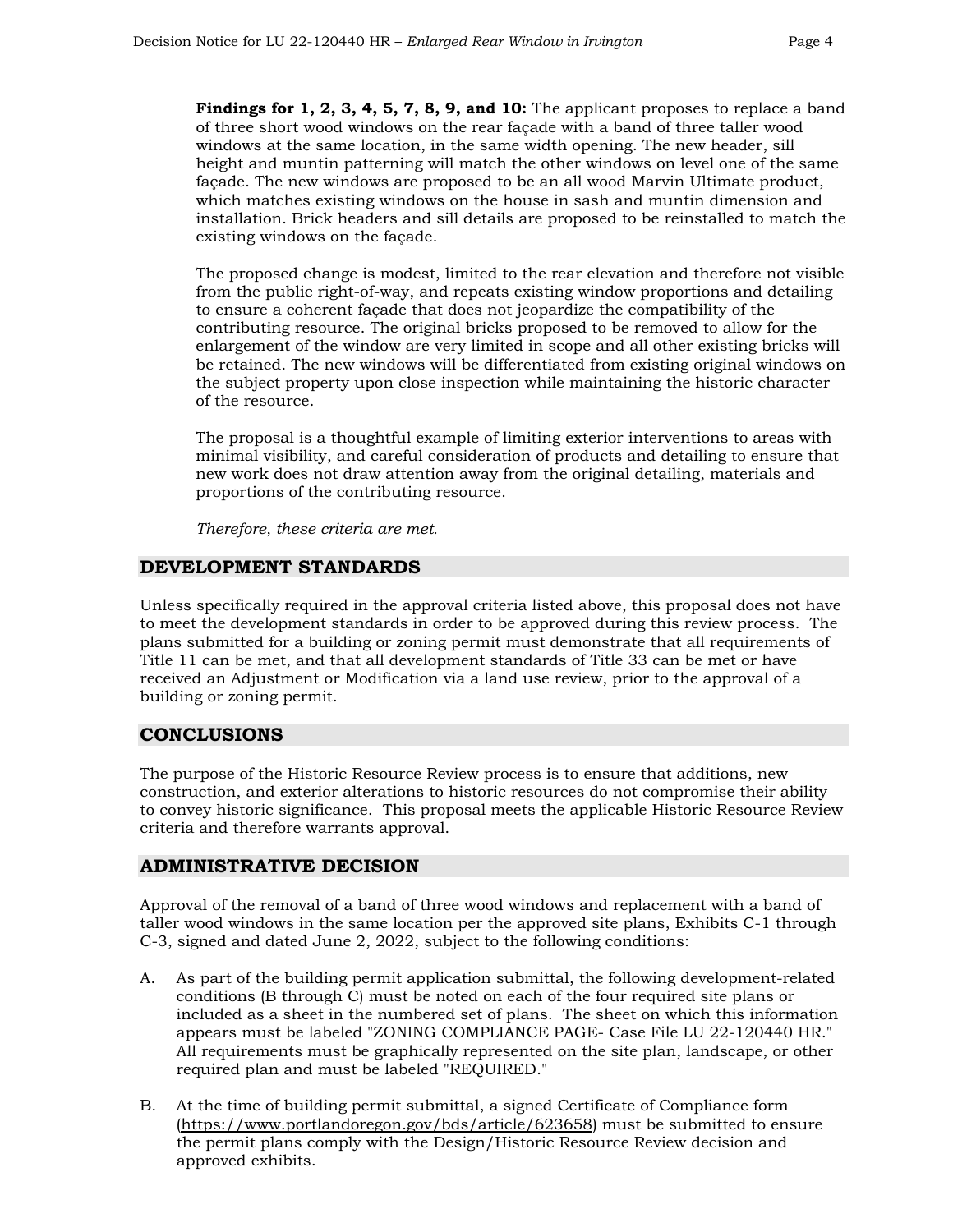#### C. No field changes allowed.

#### **Staff Planner: Hannah Bryant**

**Decision rendered by: \_\_\_\_\_\_\_\_\_\_\_\_\_\_\_\_\_\_\_\_\_\_\_\_\_\_\_\_\_\_\_\_\_\_\_\_\_\_\_\_\_\_\_\_ on June 2, 2022**of the Director of the Bureau of Development Services

#### **Decision mailed June 7, 2022**

**Procedural Information.** The application for this land use review was submitted on March 8, 2022, and was determined to be complete on March 22, 2022.

*Zoning Code Section 33.700.080* states that Land Use Review applications are reviewed under the regulations in effect at the time the application was submitted, provided that the application is complete at the time of submittal, or complete within 180 days. Therefore this application was reviewed against the Zoning Code in effect on March 8, 2022.

*ORS 227.178* states the City must issue a final decision on Land Use Review applications within 120-days of the application being deemed complete. The 120-day review period may be waived or extended at the request of the applicant. In this case, the applicant did not request an extension to the timeline. Unless further extended by the applicant, **the 120 days will expire on: July 20, 2022.** 

## **Some of the information contained in this report was provided by the applicant.**

As required by Section 33.800.060 of the Portland Zoning Code, the burden of proof is on the applicant to show that the approval criteria are met. The Bureau of Development Services has independently reviewed the information submitted by the applicant and has included this information only where the Bureau of Development Services has determined the information satisfactorily demonstrates compliance with the applicable approval criteria. This report is the decision of the Bureau of Development Services with input from other City and public agencies.

**Conditions of Approval.** If approved, this project may be subject to a number of specific conditions, listed above. Compliance with the applicable conditions of approval must be documented in all related permit applications. Plans and drawings submitted during the permitting process must illustrate how applicable conditions of approval are met. Any project elements that are specifically required by conditions of approval must be shown on the plans, and labeled as such.

These conditions of approval run with the land, unless modified by future land use reviews. As used in the conditions, the term "applicant" includes the applicant for this land use review, any person undertaking development pursuant to this land use review, the proprietor of the use or development approved by this land use review, and the current owner and future owners of the property subject to this land use review.

**This decision, and any conditions associated with it, is final.** It may be appealed to the Oregon Land Use Board of Appeals (LUBA), within 21 days of the date the decision is mailed, as specified in the Oregon Revised Statute (ORS) 197.830. Among other things, ORS 197.830 requires that a petitioner at LUBA must have submitted written testimony during the comment period for this land use review. Contact LUBA at 775 Summer St NE Suite 330, Salem, OR 97301-1283 or phone 1-503-373-1265 for further information.

The file and all evidence on this case are available for your review by appointment only. Please call the Request Line at our office, 1900 SW Fourth Avenue, Suite 5000, phone 503- 823-7617, to schedule an appointment. I can provide some information over the phone. Copies of all information in the file can be obtained for a fee equal to the cost of services. Additional information about the City of Portland, city bureaus, and a digital copy of the Portland Zoning Code is available on the internet at [www.portlandonline.com.](http://www.portlandonline.com/)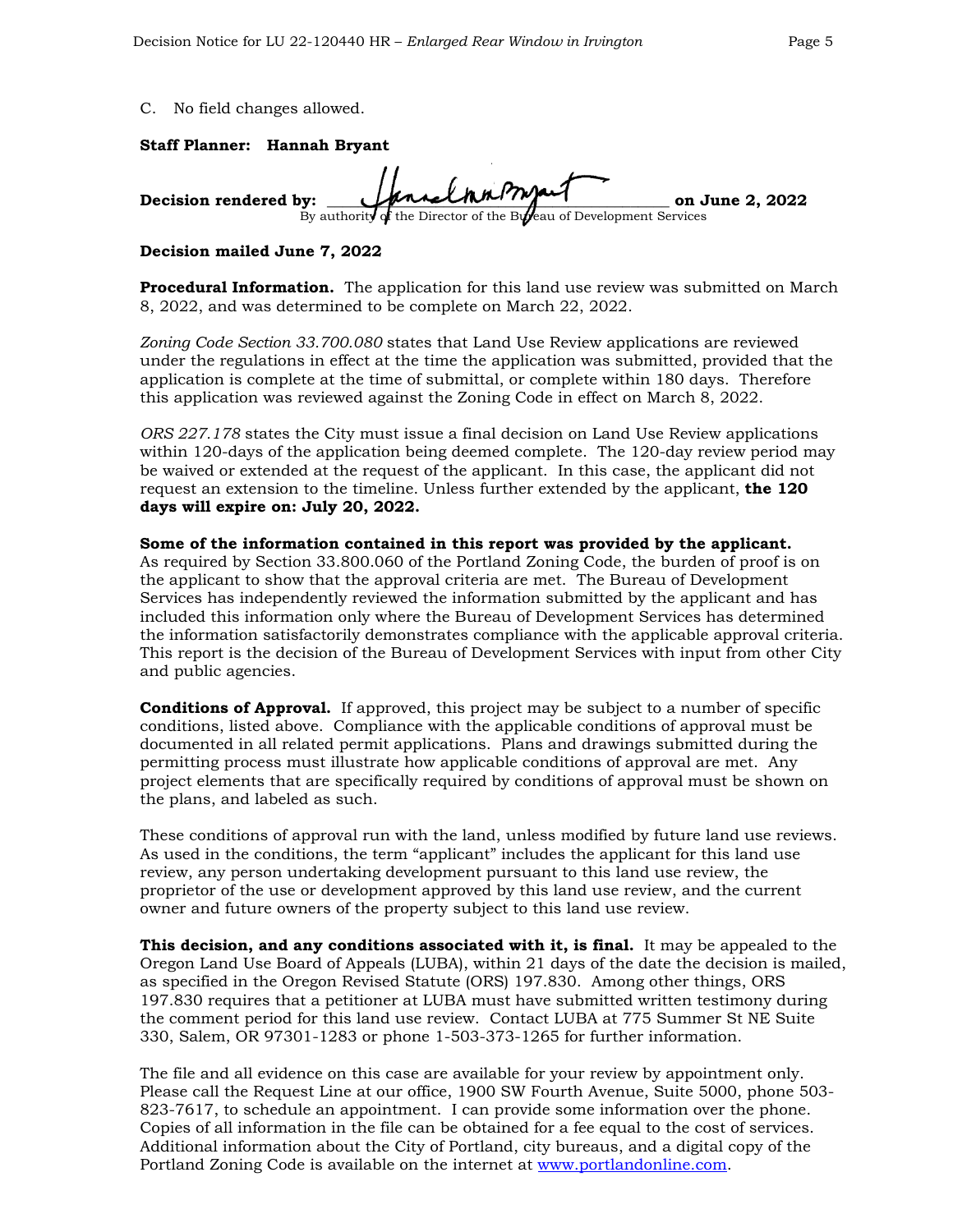## **Recording the final decision.**

If this Land Use Review is approved the final decision will be recorded with the Multnomah County Recorder.

• *Unless appealed,* the final decision will be recorded after **June 7, 2022** by the Bureau of Development Services.

The applicant, builder, or a representative does not need to record the final decision with the Multnomah County Recorder.

For further information on your recording documents please call the Bureau of Development Services Land Use Services Division at 503-823-0625.

**Expiration of this approval.** An approval expires three years from the date the final decision is rendered unless a building permit has been issued, or the approved activity has begun.

Where a site has received approval for multiple developments, and a building permit is not issued for all of the approved development within three years of the date of the final decision, a new land use review will be required before a permit will be issued for the remaining development, subject to the Zoning Code in effect at that time.

**Applying for your permits.** A building permit, occupancy permit, or development permit may be required before carrying out an approved project. At the time they apply for a permit, permitees must demonstrate compliance with:

- All conditions imposed herein;
- All applicable development standards, unless specifically exempted as part of this land use review;
- All requirements of the building code; and
- All provisions of the Municipal Code for the City of Portland, and all other applicable ordinances, provisions and regulations of the City.

### **EXHIBITS**

### NOT ATTACHED UNLESS INDICATED

- A. Applicant's Submittals
	- 1. Original Submittal
	- 2. Original Narrative
	- 3. Photos
- B. Zoning Map (attached)
- C. Plans/Drawings:
	- 1. Site Plan and Elevations (attached)
	- 2. Marvin Ultimate Cutsheet
	- 3. Window Section and Elevation
- D. Notification information:
	- 1. Mailing list
	- 2. Mailed notice
- E. Agency Responses: No responses were received.
- F. Correspondence:
	- 1. Tony Greiner, April 10, 2022 The ICA does not object to the proposal provided the new materials match existing.
- G. Other:
	- 1. Original LU Application

**The Bureau of Development Services is committed to providing equal access to information and hearings. Please notify us no less than five business days prior to the event if you need special accommodations. Call 503-823-7300 (TTY 503-823-6868).**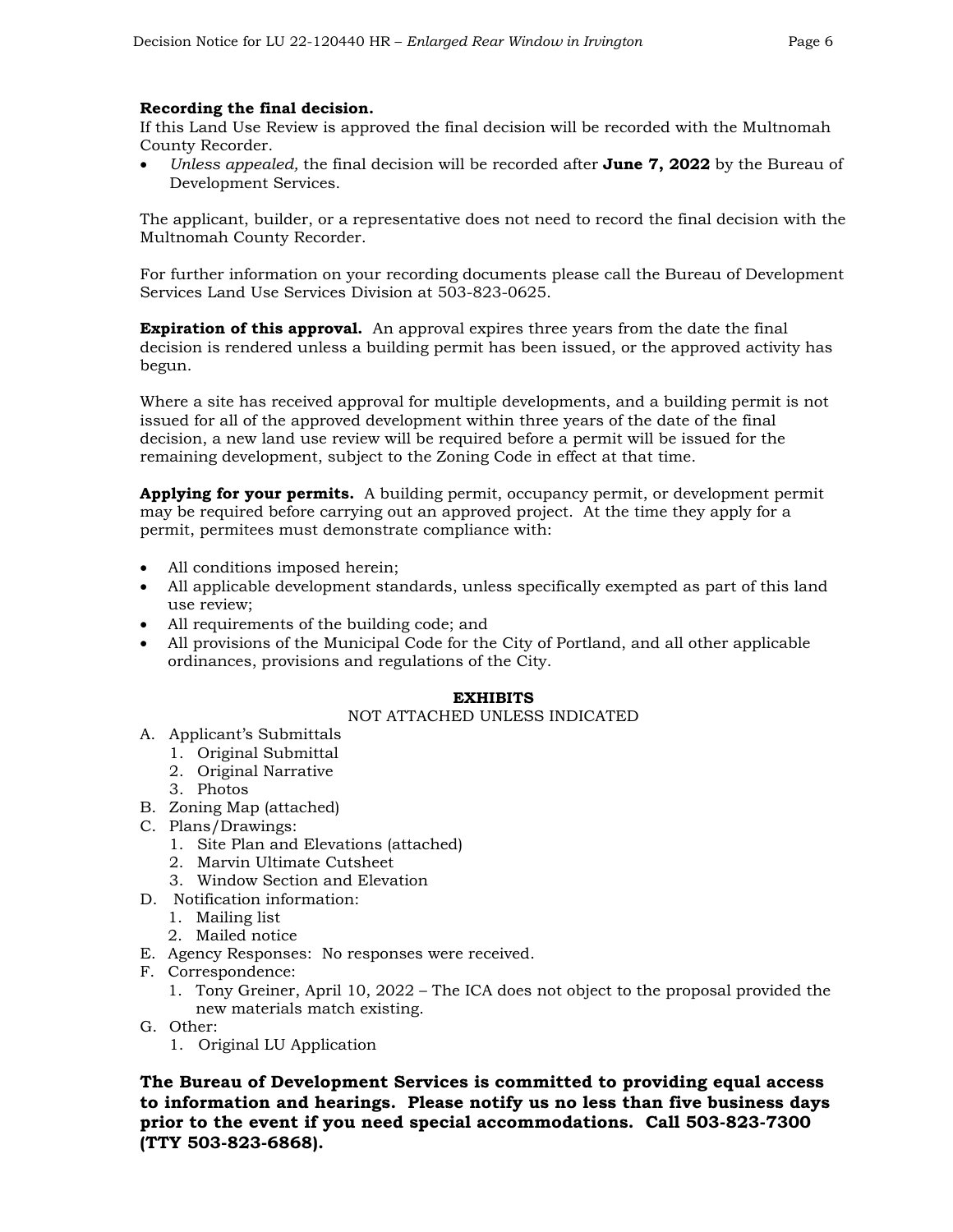|                 |             |                      |             |             | R5h         |  |
|-----------------|-------------|----------------------|-------------|-------------|-------------|--|
| NE Klickitat St |             |                      |             |             |             |  |
|                 |             |                      |             |             | NE 21st Ave |  |
|                 |             | R <sub>5</sub>       |             |             |             |  |
| NE 16th Ave     | NE 17th Ave |                      | NE 19th Ave | NE 20th Ave |             |  |
|                 |             |                      |             |             | 21st Ave    |  |
|                 |             | <b>NE Stanton St</b> |             |             | $\equiv$    |  |
|                 |             |                      |             |             |             |  |
|                 |             |                      |             |             |             |  |

**ZONING** 

**NORTH** 



File No. 1/4 Section Scale State ID Exhibit LU 22 - 120440 HR 2732 1N1E26AB 18700 B Mar 08, 2022 1 inch =  $200$  feet